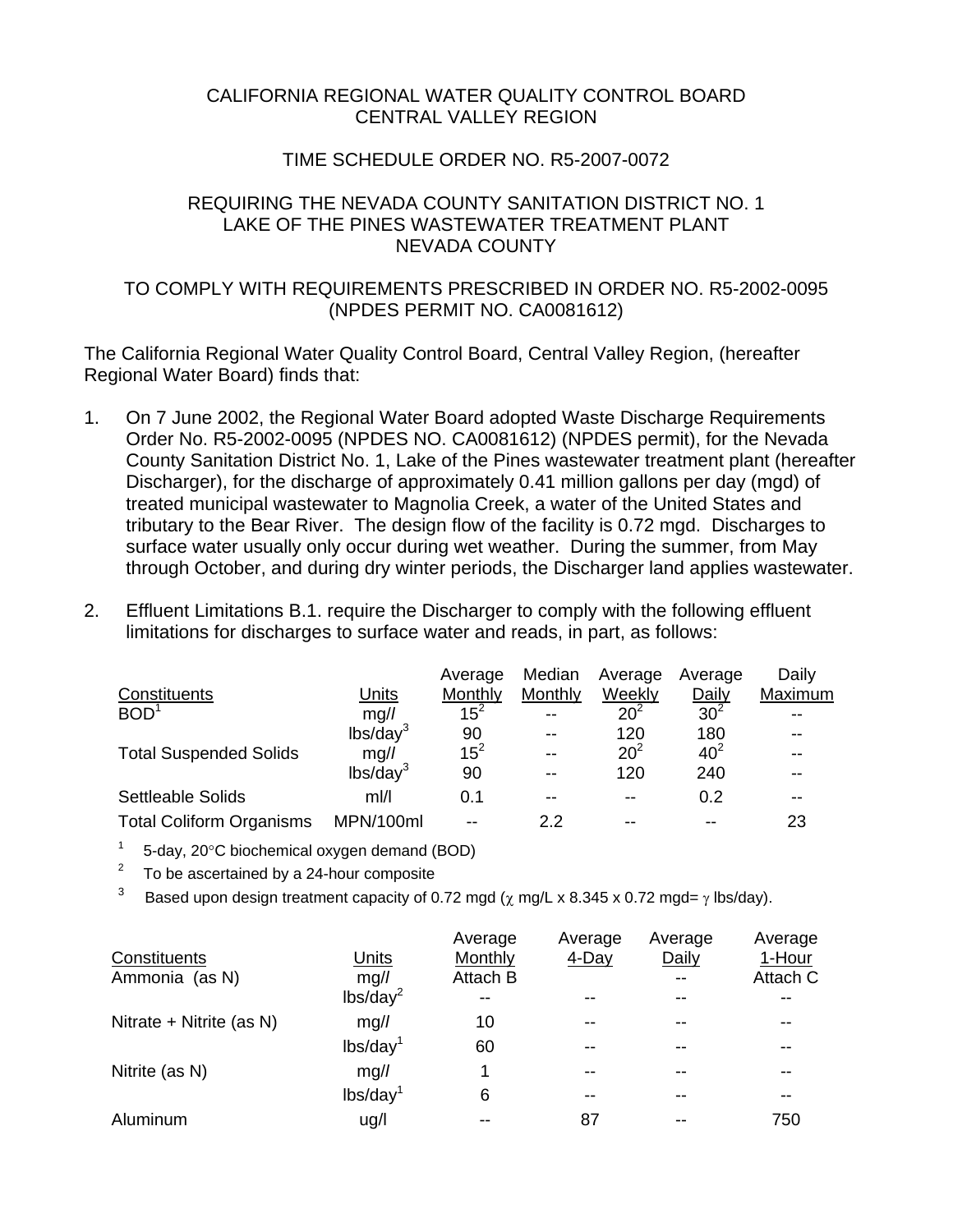### TIME SCHEDULE ORDER NO. R5-2007-0072 2 NEVADA COUNTY SANITATION DISTRICT NO. 1 LAKE OF THE PINES WASTEWATER TREATMENT PLANT NEVADA COUNTY

|              |              | Average | Average | Average | Average |
|--------------|--------------|---------|---------|---------|---------|
| Constituents | <u>Units</u> | Monthly | 4-Dav   | Daily   | 1-Hour  |
|              | lbs/day      |         | 0.522   |         | 4.5     |

<sup>1</sup> Based upon design treatment capacity of 0.72 mgd ( $\chi$  mg/L x 8.345 x 0.72 mgd=  $\gamma$  lbs/day).

2 The mass limit (lb/day) for ammonia shall be equal to the concentration limit (from Attachments) multiplied by the design flow of 0.72 mgd and the unit conversion factor of 8.345 (see footnote 1 for equation).

- 3. The Regional Water Board adopted Cease and Desist Order No. R5-2002-0096 (CDO) on 7 June 2002 because the Discharger could not consistently comply with Effluent Limitations B.1 for ammonia, nitrate plus nitrite, nitrite, and aluminum contained in the NPDES permit. The CDO required the Discharger to comply with the effluent limitations by 30 April 2007.
- 4. Order No. R5-2002-0095 includes Effluent Limitations B.2. that require the Discharger to comply with effluent limitations after 30 April 2007, and reads in part as follows:

|                       |           | Average | Average | 7-Dav                    | Average | Instant.    |
|-----------------------|-----------|---------|---------|--------------------------|---------|-------------|
| Constituents          | Units     | Monthly | Weekly  | Median                   | Daily   | <u>Max.</u> |
| <b>Total Coliform</b> | MPN/100ml | $- -$   | $- -$   | 2.2                      | $- -$   | $23^{1}$    |
| Organism              |           |         |         |                          |         |             |
| Turbidity             | NTU       | $- -$   | $- -$   | $\overline{\phantom{m}}$ |         | $5^2$       |

<sup>1</sup> The total coliform organisms concentration shall not exceed 23 MNP/100 ml more than one in a 30-day period. No sample shall exceed a concentration of 240 MPN/100 ml.

- <sup>2</sup> The turbidity shall not exceed 5 NTU more than percent of the time within a 24-hour period. At no time shall the turbidity excess 10 NTU.
- 5. Order No. R5-2002-0095 also includes Provision H.5. that requires the Discharger to comply with the following time schedule to assure compliance with the tertiary treatment requirements and associated Effluent Limitations of this Order:

| <u>Task</u>                        | Compliance Date | <b>Report Due Date</b> |
|------------------------------------|-----------------|------------------------|
| <b>Submit Annual Status Report</b> |                 | 1 June, annually       |
| Submit Workplan/Time Schedule      |                 | 15 September 2002      |
| <b>Full Compliance</b>             | 30 April 2007   |                        |

- 6. Monitoring and Reporting Program No. R5-2002-0095 (MRP) requires that continuous turbidity and pH monitoring system, or functional equivalents, shall be operational no later than 30 April 2007.
- 7. In order to comply with the requirements of the NPDES permit and CDO, the Discharger prepared a master plan, prepared and certified an Environmental Impact Report in accordance with CEQA, obtained funding through loans and a sewer rate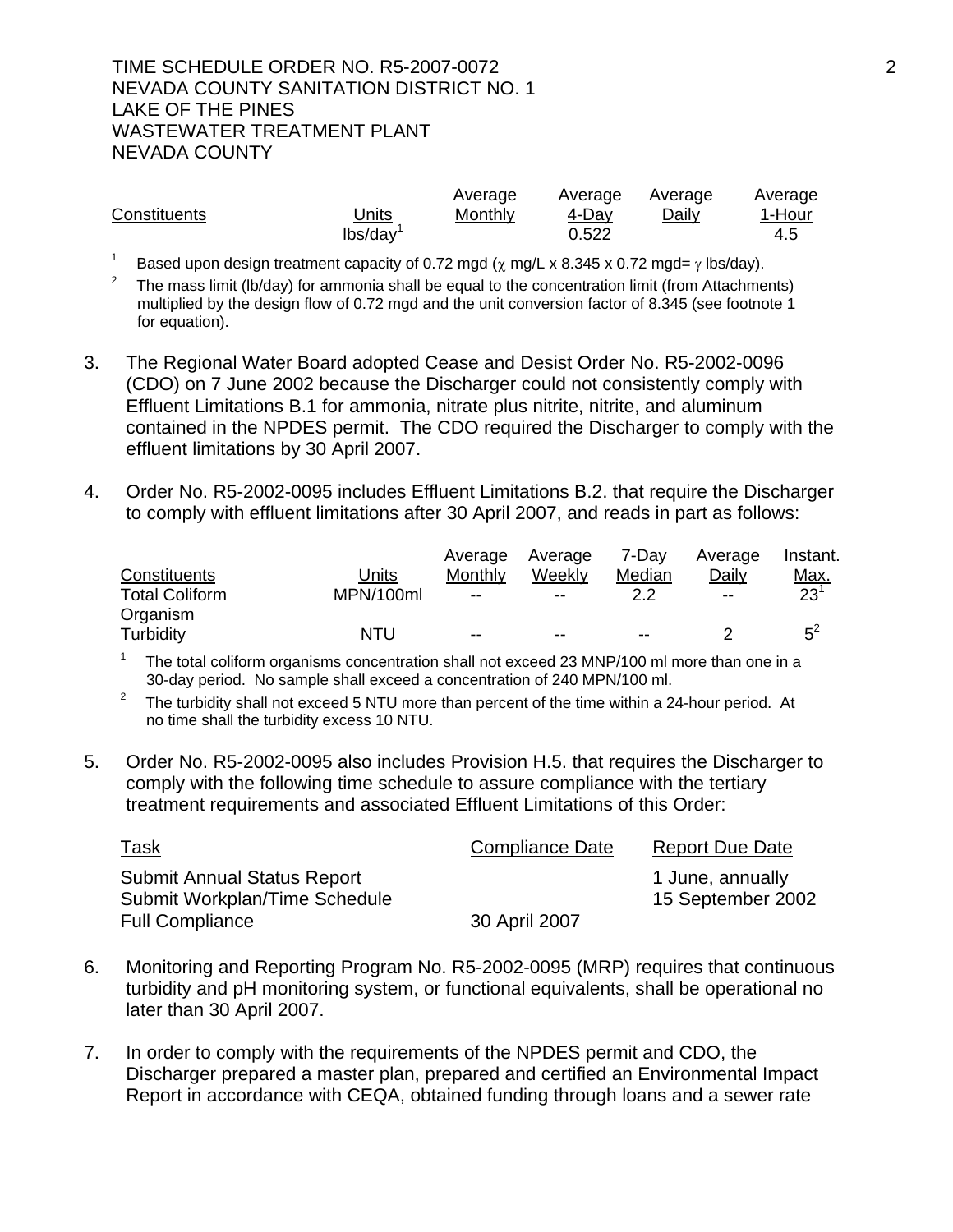TIME SCHEDULE ORDER NO. R5-2007-0072 3 3 NEVADA COUNTY SANITATION DISTRICT NO. 1 LAKE OF THE PINES WASTEWATER TREATMENT PLANT NEVADA COUNTY

increase, and has begun construction of a new wastewater treatment plant. At this time the Discharger indicates it will be in preliminary startup of the facility by the fall of 2007, and will be in full compliance by sometime in March 2008, which is past the deadline in the current Orders in effect.

- 8. As a result of the events and activities described in this Order, the Regional Water Board finds that the Discharger has caused or permitted waste to be discharged in such a manner that it has created, and continues to threaten to create, a condition of pollution or nuisance. The Regional Water Board also finds that the Discharger is discharging waste in violation of Order No. R5-2002-0095.
- 9. Section 13267(b) of the California Water Code states:

*"In conducting an investigation specified in subdivision (a), the regional board may require that any person who has discharged, discharges, or is suspected of having discharged or discharging, or who proposes to discharge waste within its region, or any citizen or domiciliary, or political agency or entity of this state who has discharged, discharges, or is suspected of having discharged or discharging, or who proposes to discharge, waste outside of its region that could affect the quality of waters within its region shall furnish, under penalty of perjury, technical or monitoring program reports which the regional board requires. The burden, including costs, of these reports shall bear a reasonable relationship to the need for the report and the benefits to be obtained from the reports. In requiring those reports, the regional board shall provide the person with a written explanation with regard to the need for the reports, and shall identify the evidence that supports requiring that person to provide the reports."*

- 10. The Discharger owns and operates the facility subject to this Order. Monitoring reports and other technical reports are necessary to determine compliance with the NPDES permit and with this Order.
- 11. California Water Code (CWC) section 13300 states: "Whenever a regional board finds that a discharge of waste is taking place or threatening to take place that violates or will violate requirements prescribed by the regional board, or the state board, or that the waste collection, treatment, or disposal facilities of a discharger are approaching capacity, the board may require the discharger to submit for approval of the board, with such modifications as it may deem necessary, a detailed time schedule of specific actions the discharger shall take in order to correct or prevent a violation of requirements."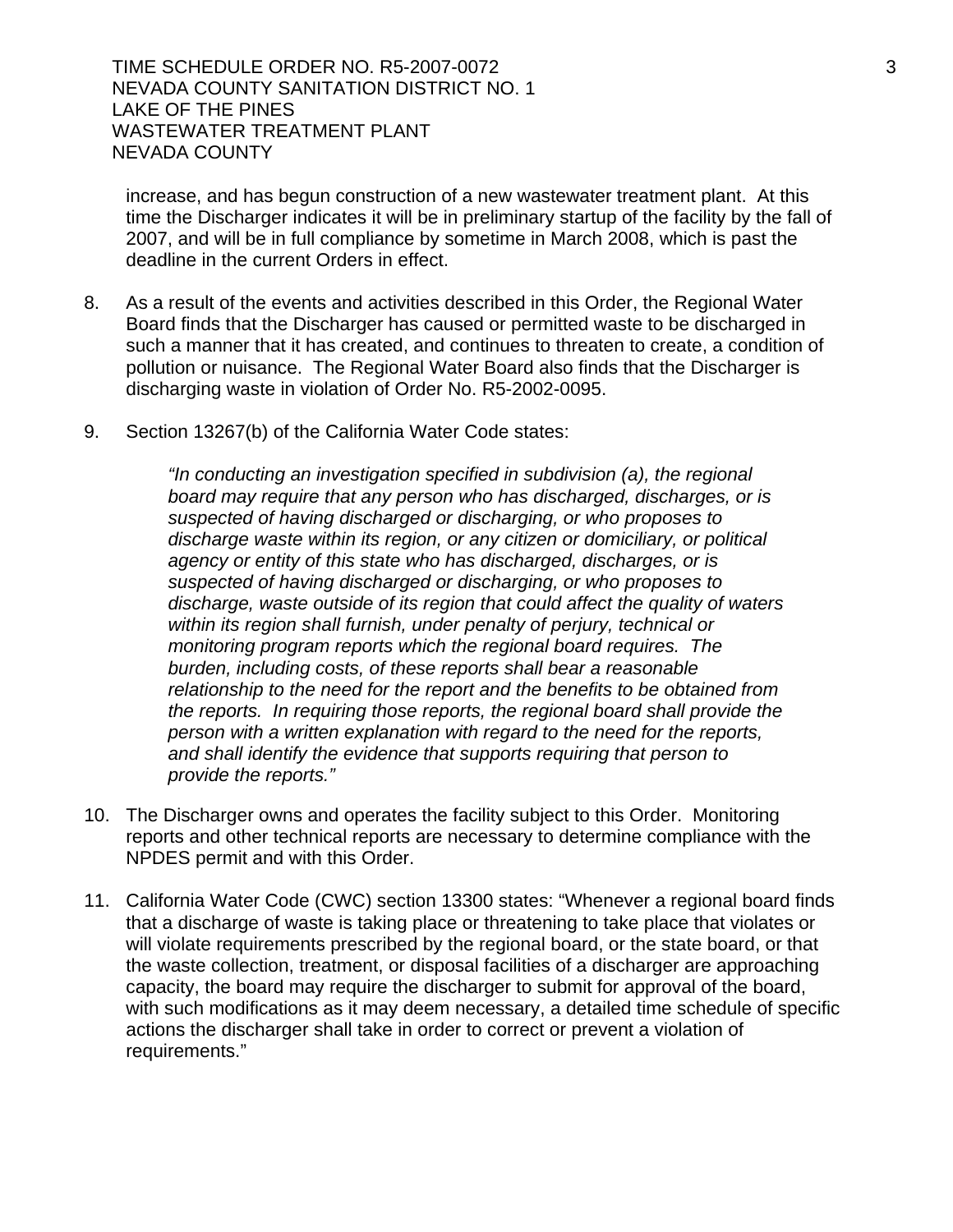TIME SCHEDULE ORDER NO. R5-2007-0072 4 NEVADA COUNTY SANITATION DISTRICT NO. 1 LAKE OF THE PINES WASTEWATER TREATMENT PLANT NEVADA COUNTY

- 12. This Time Schedule Order is issued in accordance with Section 13300 of the California Water Code and establishes a time schedule for compliance.
- 13. In accordance with CWC section 13385(j)(3), the Regional Water Board finds that the Discharger is not able to consistently comply with the Effluent Limitations B.1. for BOD, total suspended solids, settleable solids, ammonia, nitrate plus nitrite, nitrite, aluminum, and B.2 for total coliform organisms and turbidity. These limitations are new requirements that became applicable to the Order after the effective date of adoption of the waste discharge requirements, and after July 1, 2000, for which new or modified control measures are necessary in order to comply with the limitations, and the new or modified control measures cannot be designed, installed, and put into operation within 30 calendar days.
- 14. CWC section 13385(h) and (i) require the Regional Water Board to impose mandatory minimum penalties upon dischargers that violate certain effluent limitations. The Discharger has accrued significant penalties for violations of Effluent Limitations B.1. and will continue to accrue penalties for violations of Effluent Limitations B.1. and B.2. pending completion of its compliance project. However, CWC section 13385(j) exempts certain violations from the mandatory minimum penalties. CWC section 13385(j)(3) exempts the discharge from mandatory minimum penalties "*where the waste discharge is in compliance with either a cease and desist order issued pursuant to Section 13301 or a time schedule order issued pursuant to Section 13300, if all the [specified] requirements are met.*"
- 15. Compliance with this Order exempts the Discharger from mandatory penalties for violations of the Effluent Limitations B.1. for BOD, total suspended solids, settleable solids, and B.2 for total coliform organisms and turbidity only, in accordance with CWC section 13385(j)(3). CWC section 13385(j)(3) requires the Discharger to prepare and implement a pollution prevention plan pursuant to section 13263.3 of the California Water Code. The constituents listed above are components of human sewage and are not feasible to be reduced by pollution prevention, but are dependent on additional control measures being placed in operation. Therefore, a pollution prevention plan is not required.
- 16. Because Cease and Desist Order No. R5-2002-0096 provided the Discharger with five years to comply with effluent limitations for ammonia, nitrate plus nitrite, nitrite and aluminum, the exemption from mandatory minimum penalties pursuant to CWC section 13385(j)(3) does not apply for these constituents after 30 April 2007.
- 17. CWC section 13385(j)(3)(A) requires this Order to specify the actions that the discharger is required to take in order to correct the violations that would otherwise be subject to mandatory minimum penalties. This Order requires the Discharger to develop and implement new or modified control measures to comply with the Effluent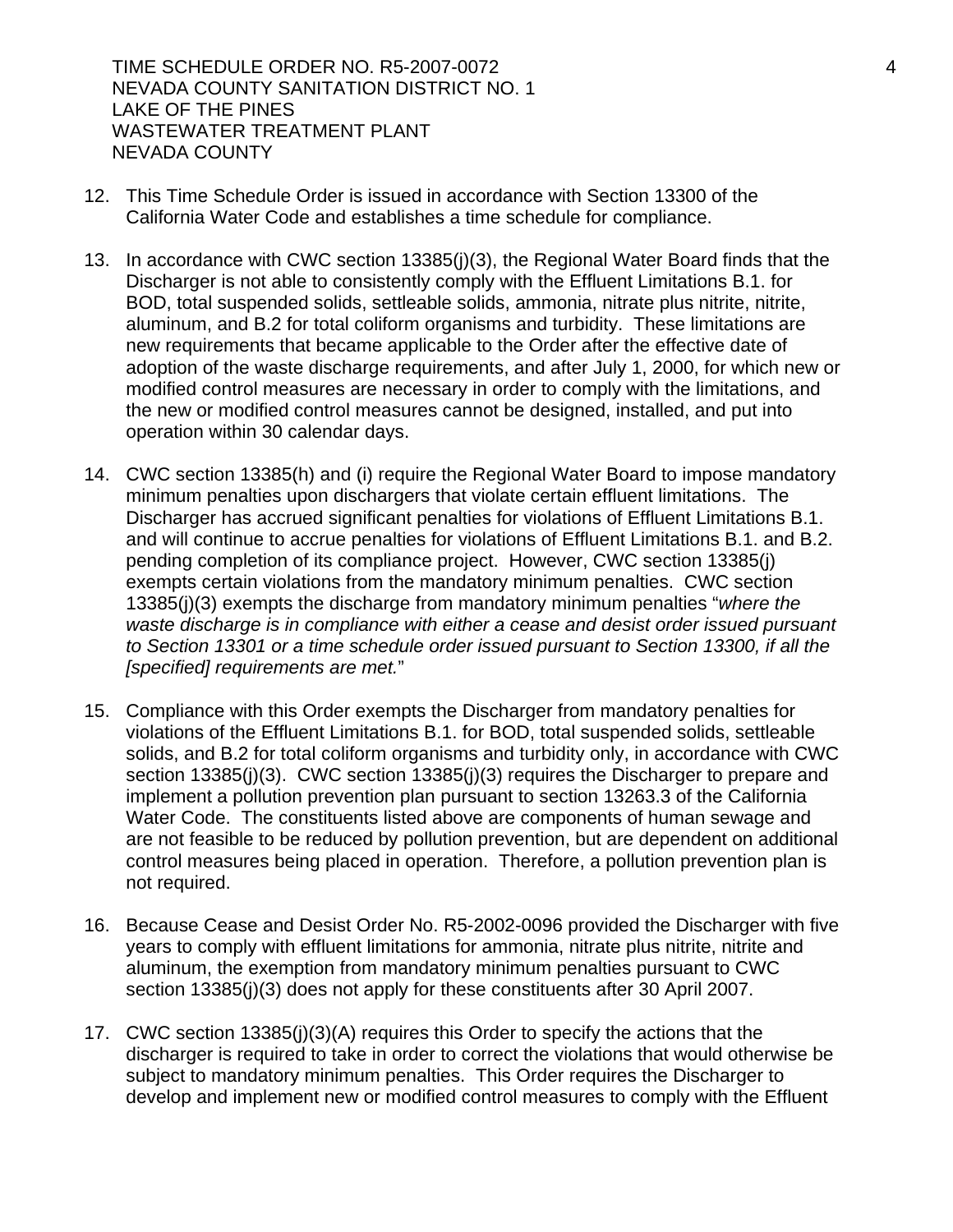TIME SCHEDULE ORDER NO. R5-2007-0072 5 STATES STATES AND THE SCHEDULE ORDER NO. 85-2007-0072 NEVADA COUNTY SANITATION DISTRICT NO. 1 LAKE OF THE PINES WASTEWATER TREATMENT PLANT NEVADA COUNTY

Limitations B.1. for BOD, total suspended solids, settleable solids, ammonia, nitrate plus nitrite, nitrite and aluminum, Effluent Limitations B.2 for total coliform organisms and turbidity, and the MRP requirement to conduct continuous pH and turbidity monitoring.

- 18. Issuance of this Order is exempt from the provisions of the California Environmental Quality Act (Public Resources Code, Section 21000, *et seq*.), in accordance with Section 15321(a)(2), Title 14, California Code of Regulations.
- 19. Any person adversely affected by this action of the Regional Water Board may petition the State Water Resources Control Board (State Board) to review the action. The petition must be received by the State Board Office of the Chief Counsel, P.O. Box 100, Sacramento, CA, 95812-0100, within 30 days of the date on which the action was taken. Copies of the law and regulations applicable to filing petitions will be provided on request.

**IT IS HEREBY ORDERED THAT** pursuant to CWC Section 13300 and 13267:

1. The Nevada County Sanitation District No.1, Lake of the Pines shall comply with the following time schedule to ensure compliance with the requirements contained in Order No. R5-2002-0095 the Effluent Limitations B.1. for BOD, total suspended solids, settleable solids, ammonia, nitrate plus nitrite, nitrite, aluminum, and B.2 for total coliform organisms and turbidity, and MRP requirements to conduct continuous monitoring for pH and turbidity.

| Task                    | <b>Compliance Date</b> |
|-------------------------|------------------------|
| <b>Progress Report</b>  | 1 December 2007        |
| Achieve Full Compliance | 1 April 2008           |

The Discharger shall submit to the Regional Water Board on or before each compliance date, the specified document or, if appropriate, a written report detailing compliance or noncompliance with the specific schedule date and task. If noncompliance is being reported, the reasons for such noncompliance shall be stated, and shall include an estimate of the date when the Discharger will be in compliance. The Discharger shall notify the Regional Water Board by letter when it returns to compliance with the time schedule.

2. Until full compliance with Provision 1 can be achieved, the Discharger shall continue to discharge effluent to land to the maximum extent practicable. For all discharges to Magnolia Creek, the following interim effluent limitations shall be effective until **1 April 2008**, or when the Discharger is able to come into full compliance with Order No. R5-2002-0095, whichever is earlier: